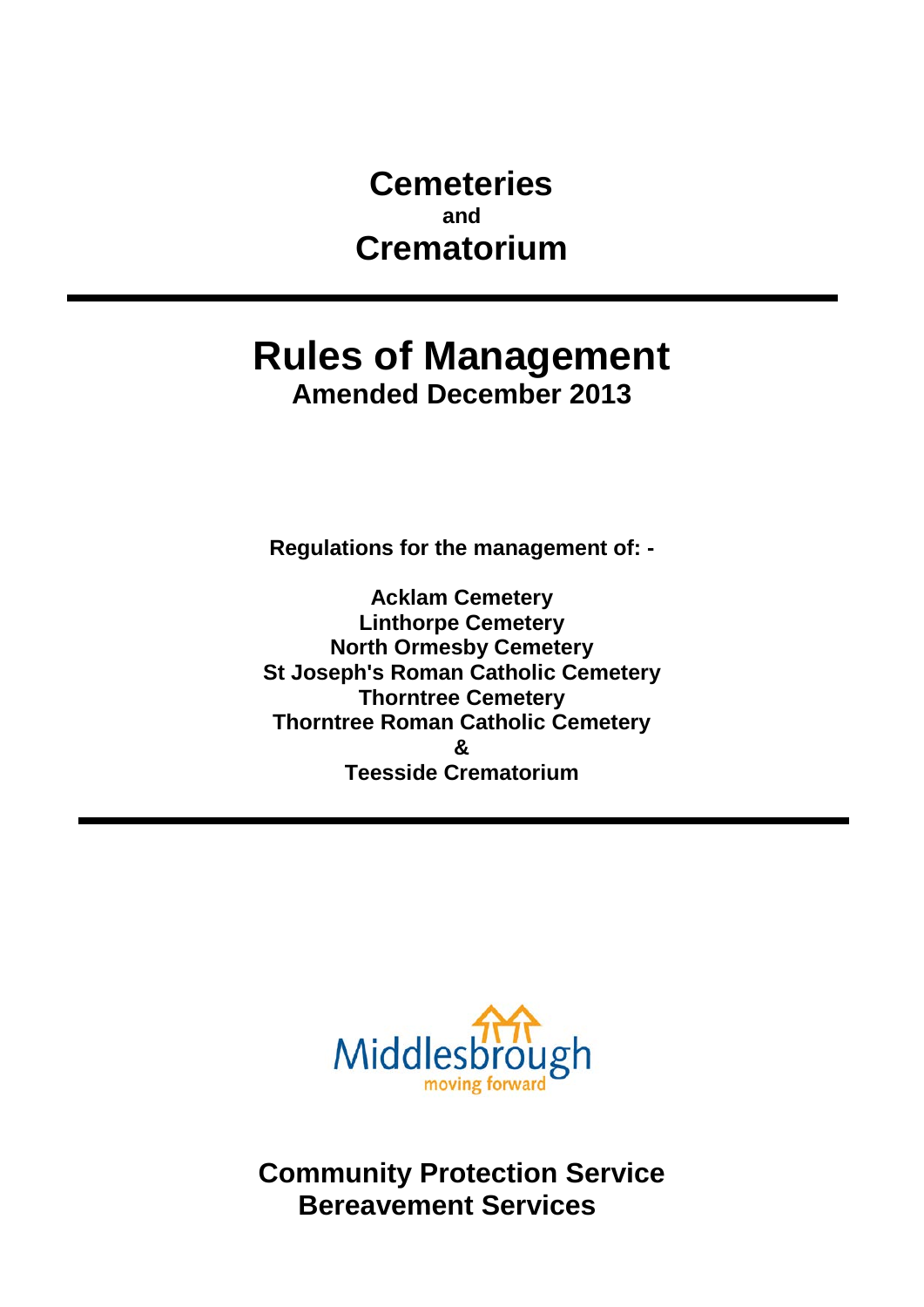# **CONTENTS**

# **GENERAL REGULATIONS APPLYING TO THE CEMETERIES AND THE CREMATORIUM**

| $1_{-}$<br>2.<br>3. | <b>Access Times</b><br><b>Conduct in Cemeteries and the Crematorium</b><br>Fee and charges | page 3<br>page 3<br>page 5 |
|---------------------|--------------------------------------------------------------------------------------------|----------------------------|
| 4.                  | Acceptance for interment or cremation                                                      | page 5                     |
| 5.                  | <b>Charter for the Bereaved</b>                                                            | page 5                     |

# **REGULATIONS RELATING TO THE CEMETERIES**

| <b>Cemetery records</b>                     | page 5  |    |
|---------------------------------------------|---------|----|
| <b>Burial arrangements</b>                  | page 5  |    |
| Selection and purchase of grave spaces      | page 6  |    |
| <b>Works</b>                                | page 7  |    |
| Lawn graves                                 | page 7  |    |
| <b>Cemetery memorials</b>                   | page 8  |    |
| Temporary edgings round traditional graves  | page 11 |    |
| <b>Wooden crosses</b>                       | page 11 |    |
| <b>Temporary vases</b>                      | page 11 |    |
| Lawn grave memorials                        | page    | 12 |
| <b>Renewal of Exclusive Right of Burial</b> | page    | 12 |
|                                             |         |    |

# **REGULATIONS RELATING TO TEESSIDE CREMATORIUM**

|     | 17. Cremation arrangements          | page 14 |  |
|-----|-------------------------------------|---------|--|
| 18. | <b>Coffins</b>                      | page 14 |  |
| 19. | <b>Disposal of Cremated remains</b> | page 15 |  |
| 20. | <b>Garden of Remembrance</b>        | page 15 |  |
| 21. | <b>Miscellaneous</b>                | page 15 |  |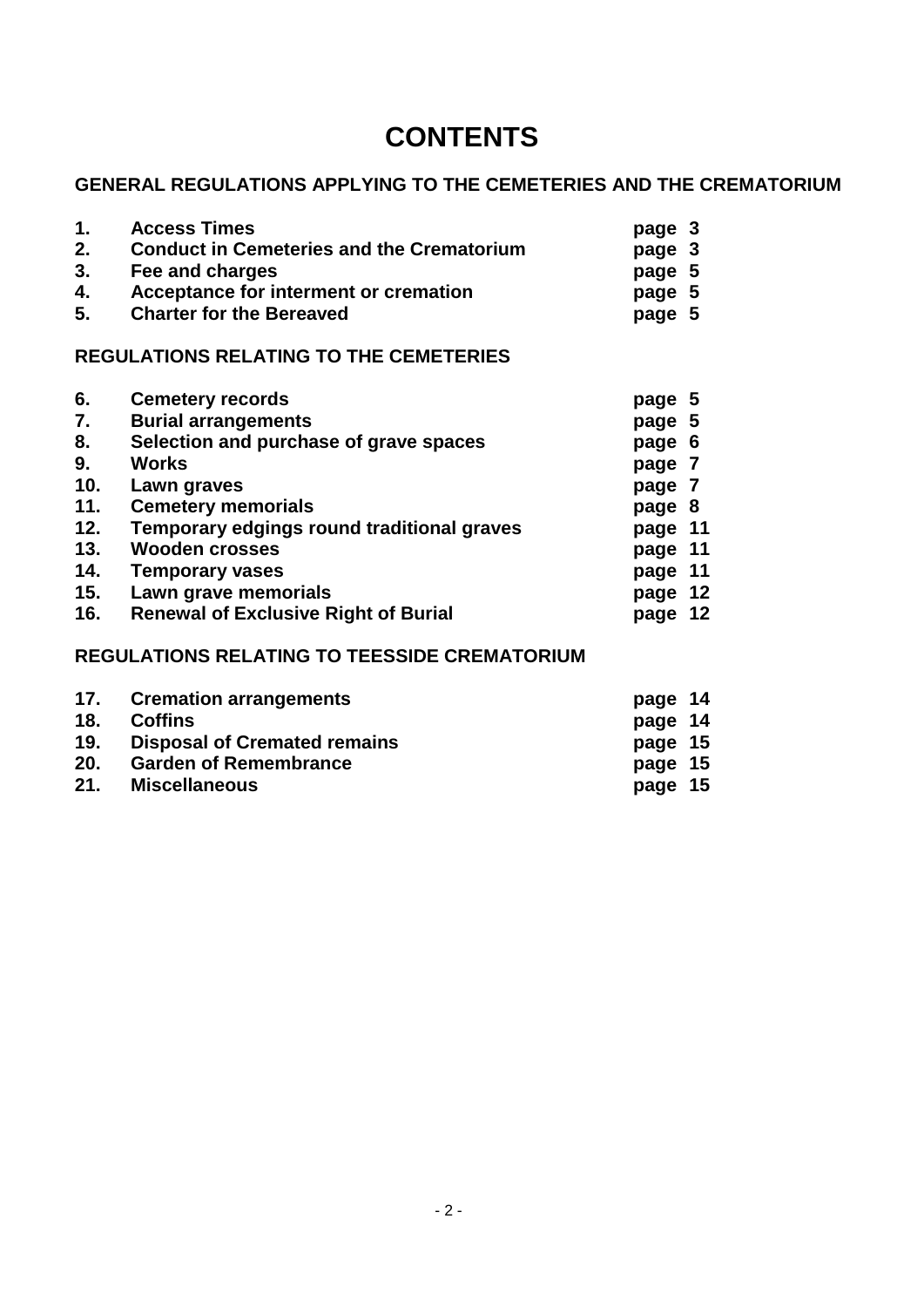**Middlesbrough Council, Community Protection Service, Bereavement Services,**  Cemeteries & Crematorium Office, Teesside Crematorium, Acklam **Middlesbrough, TS5 7HD. Telephone: (01642) 817725 Fax: (01642) 852424 Email [bereavementservices@middlesbrough.gov.uk](mailto:bereavementservices@middlesbrough.gov.uk) Website http://www.middlesbrough.gov.uk**

**Any enquiries should be referred to the Cemeteries and Crematorium office, which is open as follows: - Monday to Thursday 8.30am to 5.00pm Friday 8.30am to 4.30pm (excluding public holidays).**

# **GENERAL REGULATIONS APPLYING TO THE CEMETERIES AND THE CREMATORIUM**

#### **Access Times**

1. All Cemeteries and the Crematorium grounds will be opened to the public at the following times: -

Monday to Saturday at 8.00am Sundays and Public Holidays at 10.00am

The times of closing vary throughout the year from 8 p.m. in the summer to 4 p.m. in the winter and will be shown on notice boards at the Cemeteries and the Crematorium. The Crematorium grounds and Acklam Cemetery close at 6 p.m. in the winter to allow access to the Chapel of Remembrance where the Book of Remembrance is located.

2. The Council may temporarily close the whole or part of a Cemetery or the Crematorium grounds as often as, in the opinion of the Council, such closure is desirable.

### **Conduct in Cemeteries and the Crematorium**

- 3. Everyone shall conduct themselves in a quiet and orderly manner when in a Cemetery or the Crematorium and its grounds and shall comply with any directions given by the Bereavement Services Manager or a member of his or her staff.
- 4. Children under twelve years of age are not allowed in a cemetery or the Crematorium Grounds unless accompanied by an adult.
- 5. No person shall in any Cemetery or the Crematorium and its grounds:
	- a) Destroy, injure or deface any building, wall or fence.
	- b) Destroy, injure or deface any tree, plant or shrub.
	- c) Post any bill.
	- d) Destroy, injure or deface any memorial or inscription.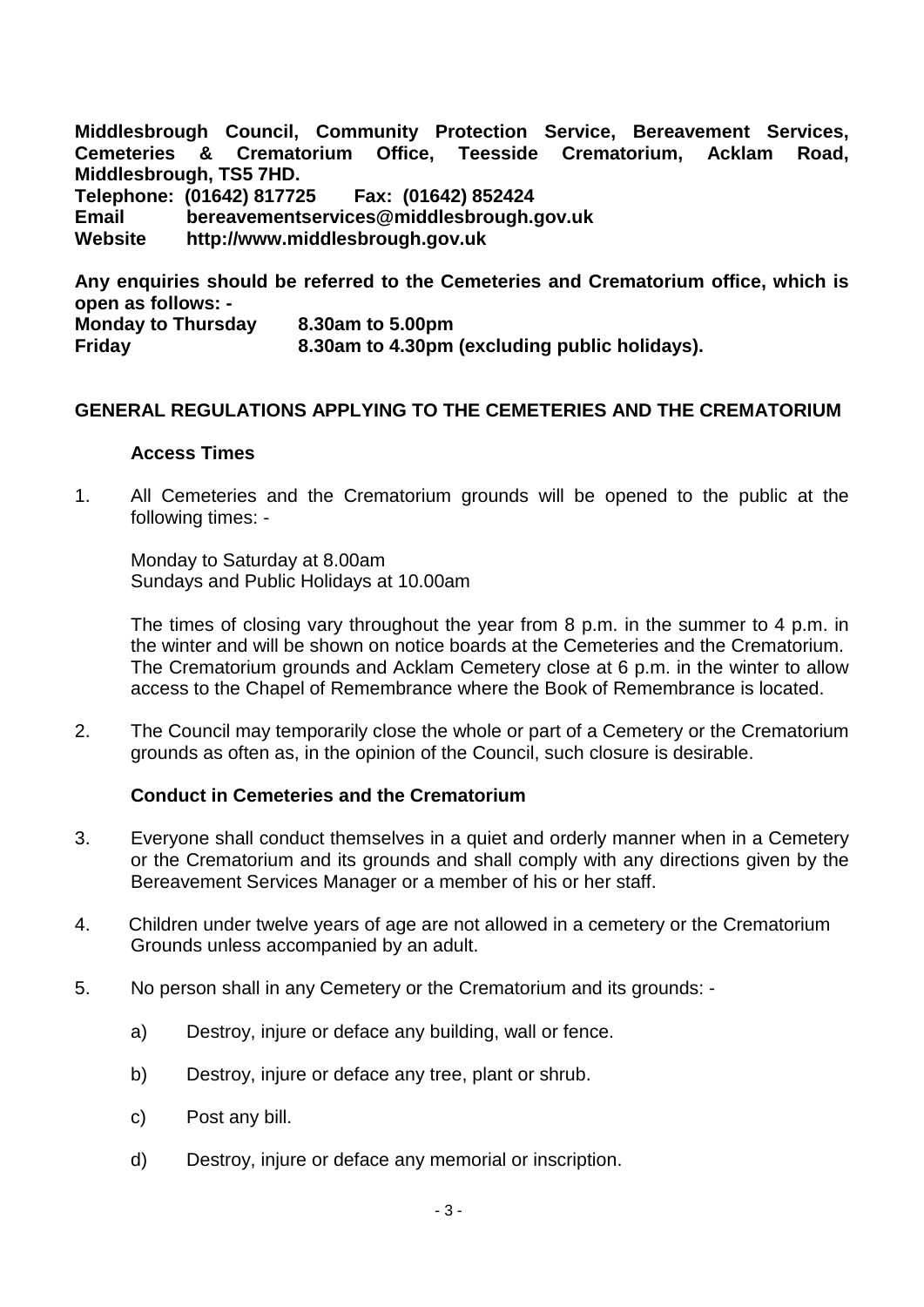- e) Play any game or sport or discharge any firearm *except at a military funeral.*
- f) Operate a radio, record player or tape recorded or similar device.
- g) Enter or remain there when it is closed to the public.
- h) Interfere with or disrupt Council employees in the course of their duties, or seek to employ Council employees to carry out any private work.
- i) Bring any dog into a cemetery or the Crematorium and its grounds unless it is on a lead and kept under proper control. All dog waste must be cleared up and disposed of in the bins where provided or taken home.
- j) Drop litter. All waste materials must be disposed of in the bins provided or taken home.
- k) Consume any Alcoholic drinks in the cemetery or Crematorium and its grounds.
- l) Park vehicles on the grass verges and pavements or block any road or footpath.

# **Local Authorities Cemeteries Order 1977 Article 18**

- 6. No person shall:
	- a) wilfully create any disturbance in a cemetery;<br>b) commit any nuisance in a cemetery;
	- commit any nuisance in a cemetery;
	- c) wilfully interfere with any burial taking place in a cemetery;<br>d) wilfully interfere with any grave or vault, any tombstone or
	- wilfully interfere with any grave or vault, any tombstone or other memorial, or any flowers or plants on any such matter; or
	- e) play at any game or sport in a cemetery.

No person not being an officer or servant of the burial authority or another person so authorised by or on behalf of the burial authority shall enter or remain in a cemetery at any hour when it is closed to the public.

Any person who contravenes the above shall be liable on summary conviction to a fine not exceeding £100 and in the case of a continuing offence to a fine not exceeding £10 for each day during which the offence continues after conviction therefor.

7. Any person who contravenes these regulations may be required to leave a Cemetery or the Crematorium or its grounds and may be excluded from re-admission for such period as the Council may determine. In the case of funeral directors or stonemasons the exclusion may extend to their employees in connection with any work or duties within a Cemetery or the Crematorium. Any person who is excluded from a cemetery of the crematorium has a right of appeal in writing to the Head of Service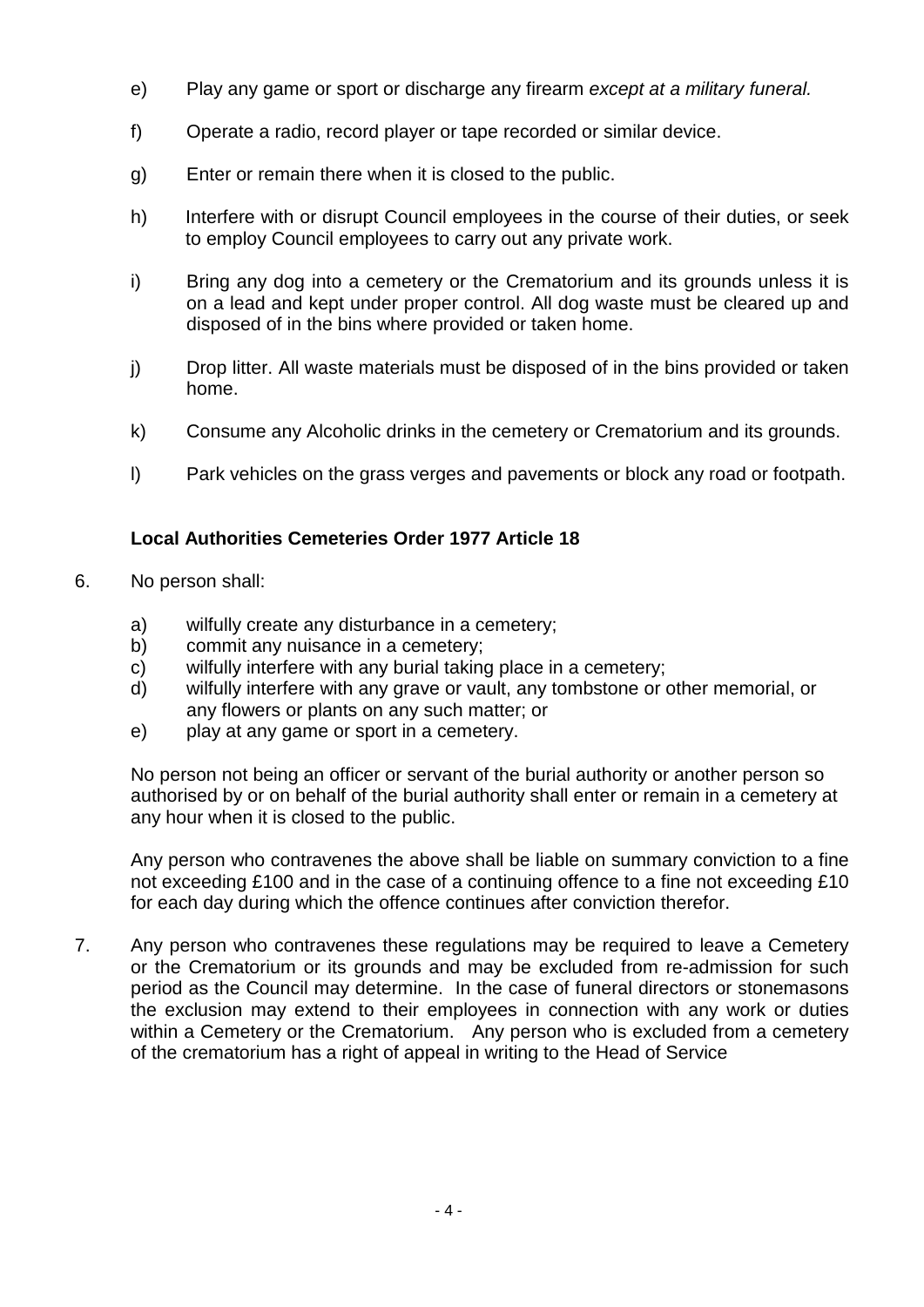### **Fees and charges**

8. All fees and charges must be paid in advance at the Cemeteries and Crematorium office, except where special arrangements are made.

## **Acceptance for Interment or Cremation**

- 9. The body of any deceased person will not be accepted for interment or cremation unless it is enclosed within a coffin of a type and style approved by the Bereavement Services Manager. Details of any special or unusual coffin or casket should be referred to the Cemeteries and Crematorium Office when the arrangements are being made for the interment or cremation.
- 10. The name of the deceased must be suitably inscribed on the coffin.
- 11. A coffin or any part thereof, shall not be removed from the Cemetery or the Crematorium after a body has been conveyed there for burial or cremation.
- 12. The Council has adopted the Federation of Burial and Cremation Authorities "Code of Burial Practice" dated October 2013

### **Charter for the Bereaved**

13. The Council has adopted the Institute of Cemetery and Crematorium Management's Burial and Cremation Charter for the Bereaved. A summary of the 33 Charter rights is available free of charge from the Cemetery and Crematorium Office. A full copy of the Charter document is available for inspection at the Cemeteries and Crematorium Office and may be purchased from the Institute of Cemetery and Crematorium Management.

# **REGULATIONS RELATING TO THE CEMETERIES**

### **Cemetery Records**

- 14. Plans of the Cemeteries, showing the various divisions, sections and individual grave spaces, together with the burial registers, are kept at the Cemeteries and Crematorium Office and are available for inspection by appointment at a reasonable time.
- 15. No interment shall take place in a chapel or in any other part of the Cemetery except in a space marked on the plan.
- 16. A portion of the Linthorpe Cemetery is the property of the Society of Friends. No fees are payable for the right to erect a headstone in this portion, but the usual fees will apply in all other respects.

### **Burial Arrangements**

16. At least two complete days notice of any proposed interment (excluding Saturdays, Sundays or public holidays) must be given at the Cemeteries and Crematorium Office in writing on the prescribed form unless special arrangements have been made with the Council.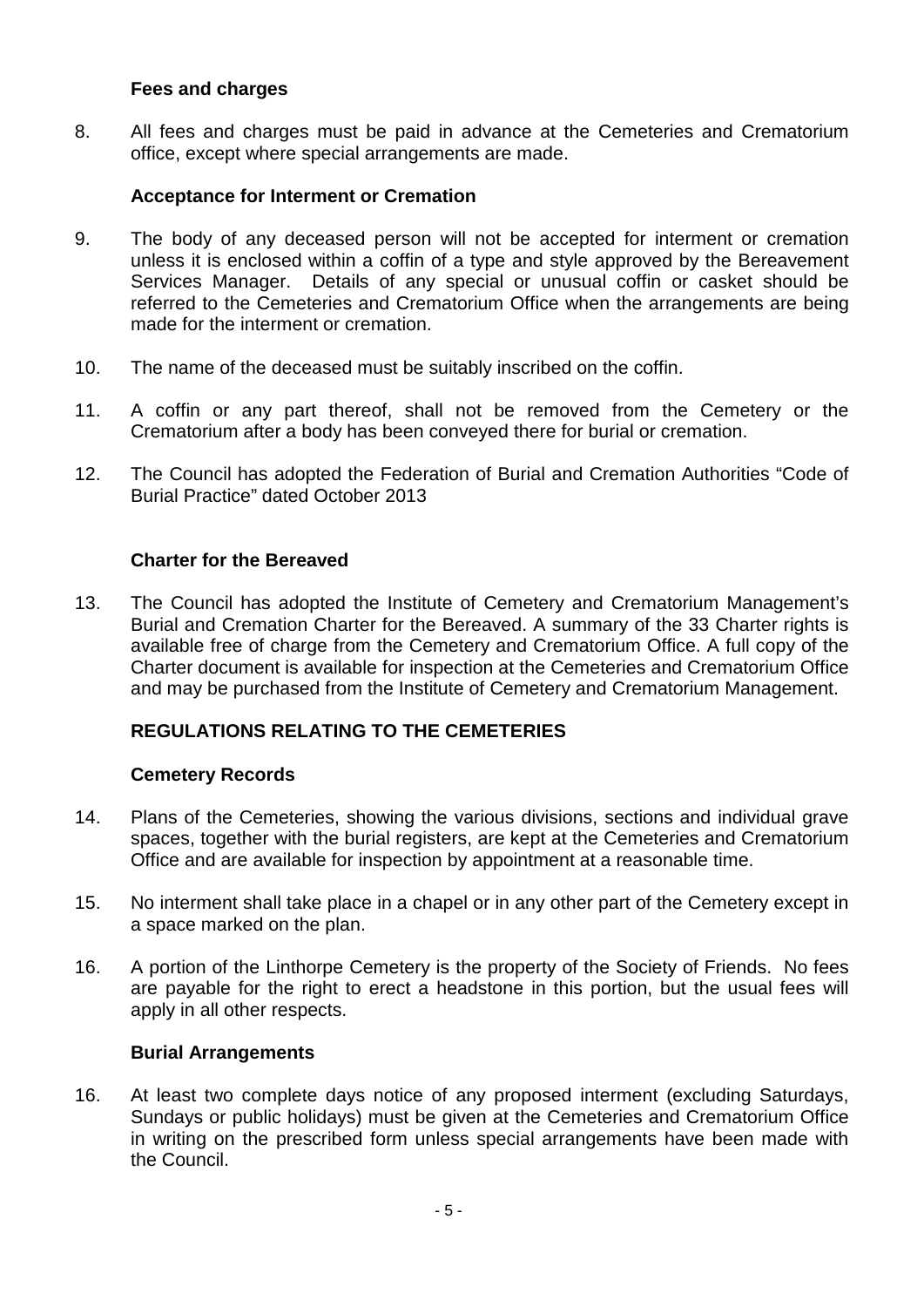- 17. No burial will be allowed to take place unless the appropriate Registrar or Coroner's disposal certificate has first been given to the Bereavement Services Manager or an appointed burial authority officer.
- 18. In respect of burials in a public grave the written consent of the nearest surviving relative of the deceased, or the person legally responsible for the burial, must be submitted with the Notice of Interment.
- 19. The normal hours of interment are: -

Monday to Friday 9-30 a.m. to 3-30 p.m. at the graveside (3pm in the winter) Saturday 9-30 a.m. to 11-00 a.m. at the graveside

Interments may be permitted at other times at the discretion of the Bereavement Services Manager subject to an additional charge as shown in the scale of fees.

- 20. The time stated in the Notice of Interment is the time at which the funeral cortege should arrive at the Cemetery. An additional fee may be charged in respect of a cortege, which arrives after the appointed time. If a cortege arrives early at the Cemetery it may be required to wait until the appointed time.
- 21. The person arranging the funeral must supply sufficient bearers to convey the coffin from the hearse to the graveside.
- 22. Where the exclusive right of burial in a grave space has been purchased no grave will be opened for an interment, or the burial or scattering of cremated remains, without the written consent of the owner of the right. If the owner is deceased the probate of the will must be produced to transfer the right, or if there is no probate, Letters of Administration, or if these do not exist a statutory declaration must be completed .
- 23. Visitors vehicles may enter Acklam, Thorntree, Thorntree RC and Linthorpe Cemeteries when they are open to the public, but may not enter North Ormesby and St Joseph's Cemeteries except as part of a funeral cortege or when conveying a disabled person. All vehicles shall observe the rules of the Highway Code and shall not exceed 10 miles per hour. Vehicles should park in the designated places and must not obstruct any road. Drivers must comply with any directions given by the Bereavement Services Manager or his or her representative.

(Disabled persons should contact the Cemeteries and Crematorium Office if any special arrangements are required for access).

# **Selection and Purchase of Grave Spaces, Vaults and Mausolea**

- 24. The selection of grave spaces is subject to the approval of the Bereavement Services Manager and is limited to the rows in which graves are currently being dug.
- 25. The Council will sell the exclusive right of burial in a grave in accordance with the scale of fees. No individual will be allowed to purchase more than four grave spaces per year without the approval of the Bereavement Services Manager.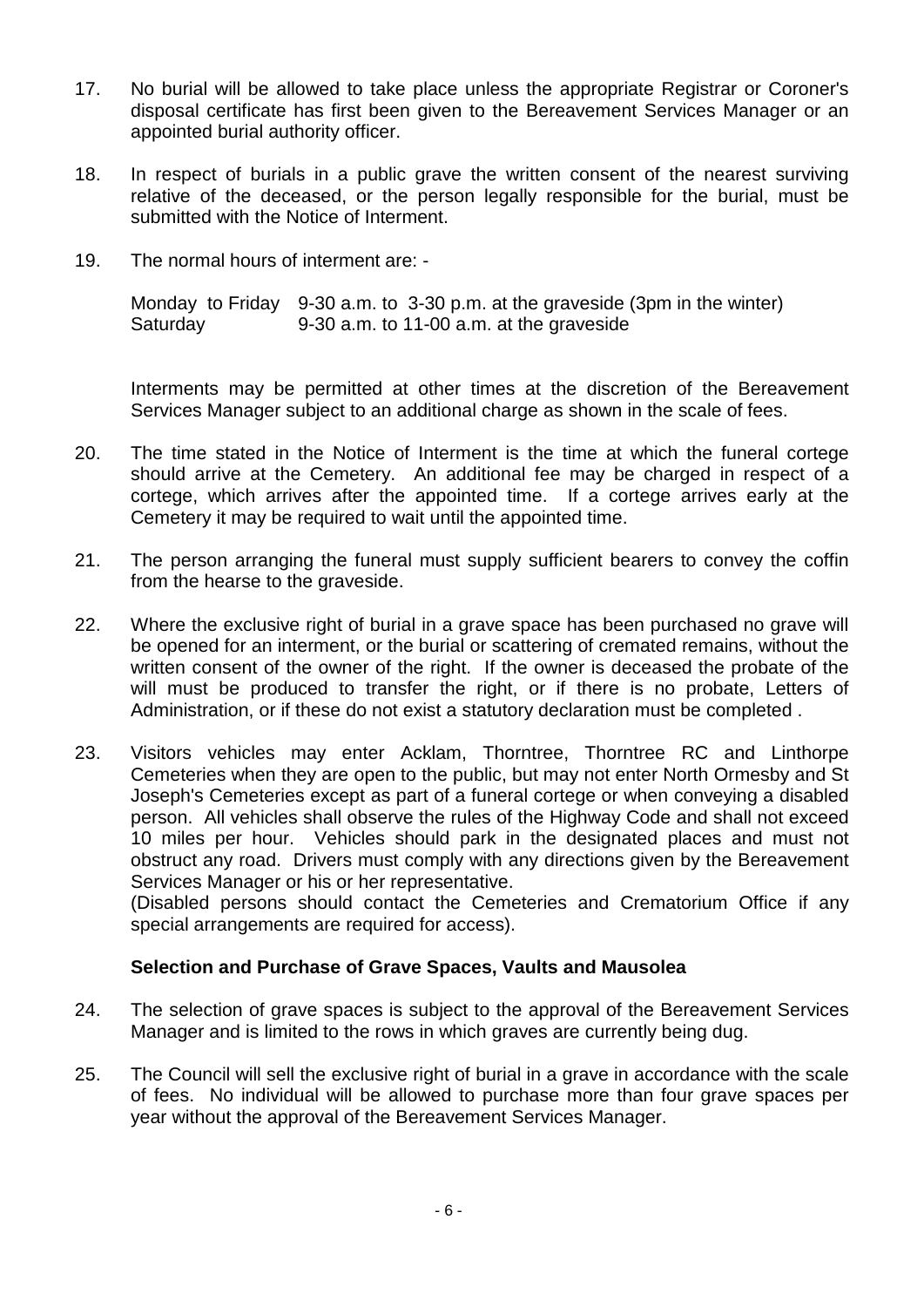- 26. No purchaser of the exclusive right of burial in a grave, vault or mausoleum shall convey, assign, or transfer such a right without the written consent of the Bereavement Services Manager.
- 27. The Bereavement Services Manager may, on request, agree to the Council repurchasing from the owner the exclusive right of burial in respect of any grave space in which an interment has not taken place, or where all the remains have been removed, and no cremated remains have been scattered thereon. Upon re-purchasing by the Council a Deed of Surrender by the registered owner and the original Deed of Grant should be handed to the Council. The Council will pay the registered owner one half of the current price for that particular class of grave.
- 28. On burial sections allocated for the exclusive use of particular religious groups the type and style of memorial and the designs thereon will be subject to the requirements of that particular religious group, as determined by the Bereavement Services Manager in consultation with that group.

# **Works**

- 29. All graves will be dug by a Council employee or Contractor.
- 30. No more than three adult bodies may be buried in any grave space without the written consent of the Bereavement Service Manager.

# **Lawn Graves**

- 31. The grave surface will be turfed flat with a cultivated strip approximately 18 inches (45 cm) wide at the head of the grave where a memorial can be erected and the whole grave shall be maintained solely by the Council, subject to paragraph 33a.
- 32. The turfed area of the grave must not be cut to form a flowerbed or for any other purpose, and nothing shall be placed on the turf. A dwarf conifer or similar plant not exceeding 18" (46 cm) in height may be planted in the rose lane terrace, provided that the plant is maintained in good condition by the owner of the grave plot or his/her representative, and the space occupied by the plant does not exceed the boundaries of the grave plot. Plants that exceed these dimensions will be removed after attempting to give four weeks notice to the grave owner
- 33. Small memorials (subject to the restrictions on windchimes, windmills and other ornaments) may be placed around the headstone if there is sufficient space without encroaching onto the turf, adjacent graves or impeding maintenance work.
- 33a Pebbles may be placed around the headstone, with the prior written approval of the Bereavement Services Manager, provided that the pebbles are fully within the headspace and contained within a suitable robust hardwood strip not less than one inch (2.5 cm) thick and installed at a level below the surrounding grass. In such circumstances the person holding the exclusive right of burial, or a nominated representative, shall notify the Bereavement Services Manager in writing that they will maintain the headspace in good condition and keep the grass edge trimmed.
- 34. The Council may remove, without notice, any item, which has been placed on any grave in contravention of these regulations.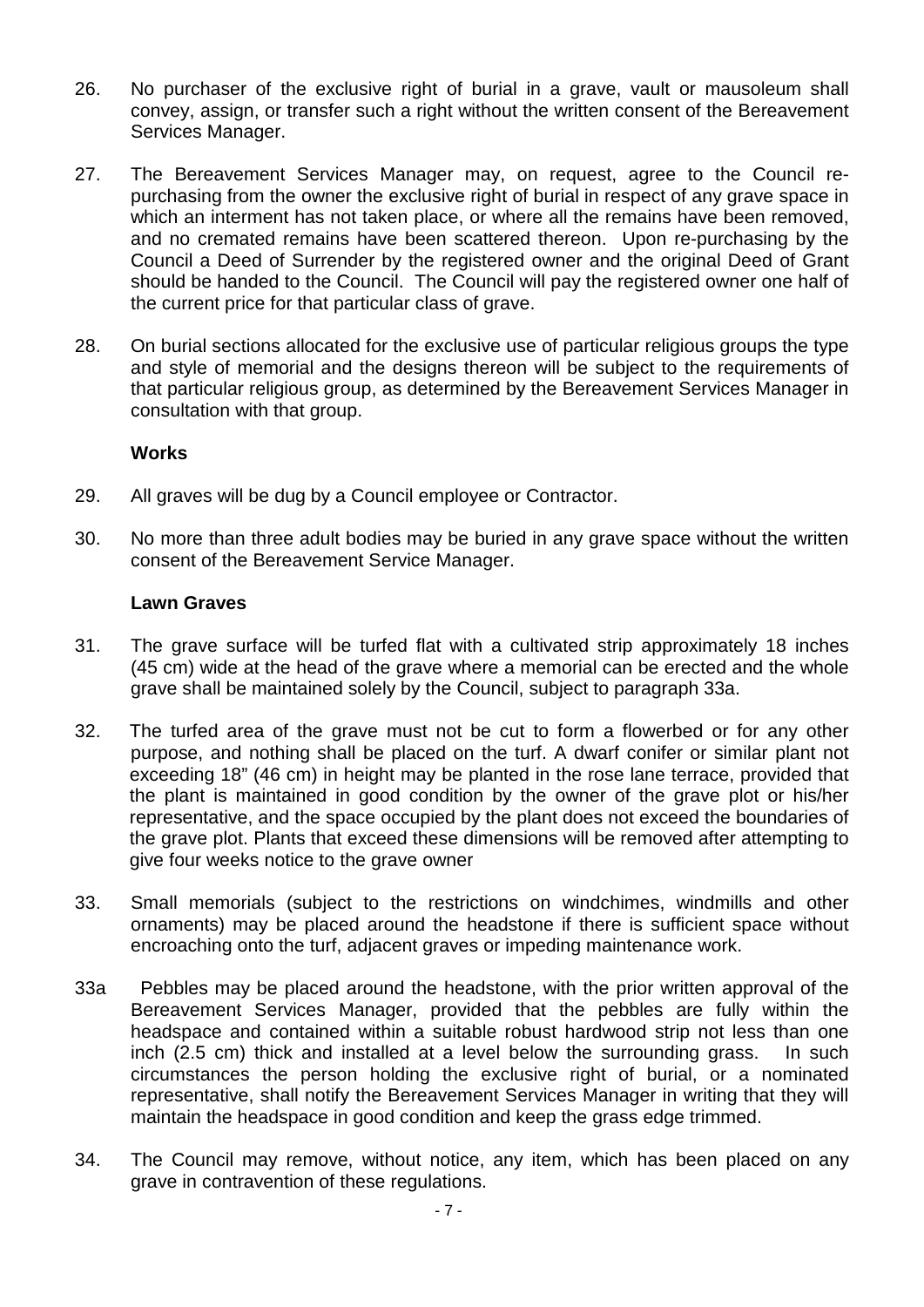# **Cemetery Memorials**

- 35. Only stonemasons on the Council's approved list and who are members of BRAMM (The British Register of Accredited Memorial Masons) or NAMM (National Association of Memorial Masons) from the operative date, will be allowed to carry out memorial work in the Council's cemeteries.
- 36. All memorials and inscriptions are subject to the approval of the Bereavement Services Manager and cannot be erected on a grave without the written permission of the Council and the owner of the exclusive right of burial. The owner of the exclusive right of burial will be the owner of the memorial, and will be responsible for the memorial

The following must be submitted to the Bereavement Services Manager and no work shall be carried out before written approval is issued: -

- a) An application on the prescribed form signed by the grave owner and the person who is to carry out the work.
- b) A drawing of the memorial showing its dimensions and any foundations.
- c) A copy of the inscription to be placed on the memorial.
- d) If the inscription is in a language other than English, a translation in English verified and signed by a responsible person who understands the other language.
- e) The appropriate fee for the right to erect the memorial.
- 37. When the application is approved a permit will be issued to the person carrying out the work. When work is to be carried out in the Cemetery the memorial mason must make an appointment to carry out such work giving 2 working days clear notice so that any work can be inspected by Bereavement Services manager or his/her nominated staff. The permit must be given to the Bereavement Services Manager's representative on site before any work is commenced.
- 38. The Right to Erect and Maintain a memorial will expire when the Right of Burial in the grave expires and can be renewed if the Right of Burial is renewed for such period and fee as may be determined at the time of renewal.
- 39. Any memorial erected in contravention of these regulations may be removed by the Council and the cost of removal charged to the owner of the memorial
- 40. Monumental work will only be allowed during normal working hours.
- 41. No hewing or dressing of stones is permitted inside the Cemeteries, unless prior permission has been given by the Bereavement Service Manager or a delegated officer.
- 42. Mats, boards or other suitable protective materials for grass, plants and other memorials must be used at all times whilst monumental work is undertaken. The site of the works must be left in a clean and tidy state and all surplus materials and refuse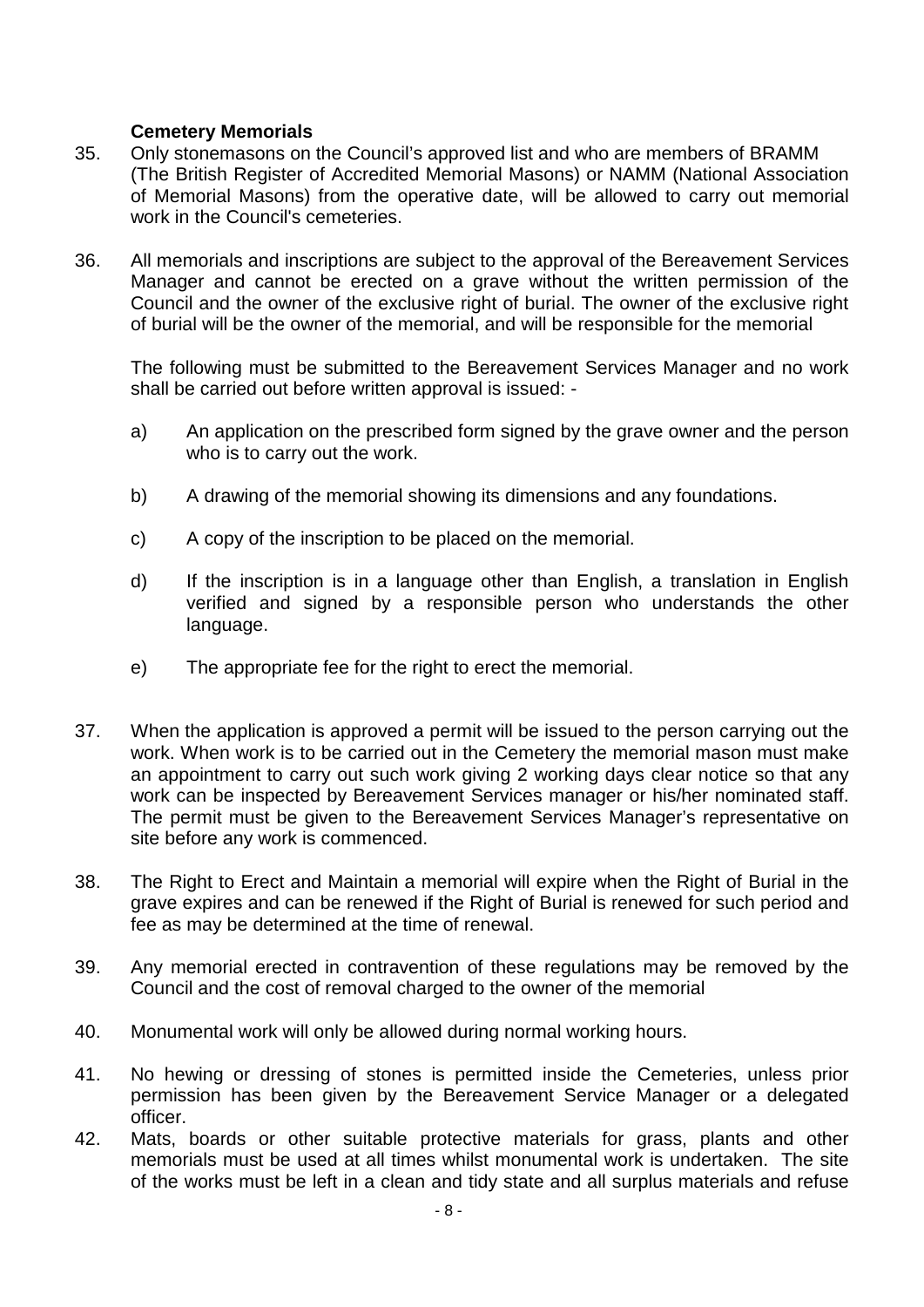must be removed at the end of each working day and immediately upon completion of the works.

- 43a. No headstone or inscribed vase or any part thereof shall be removed from a Cemetery except with the approval of the Bereavement Services Manager. Any memorial or any part thereof removed in the process of opening a grave or replaced following an interment shall be removed and replaced at the risk of and on the instruction of the person requiring the grave to be opened, and when removed must be removed from the cemetery )
- 43b For all non-lawn graves, vegetation including shrubs and conifers must not overgrow the boundary of the grave or exceed 391/2" (100 cm) in height. Plants that exceed these dimensions will be removed after attempting to give four weeks notice to the grave owner.
- 44. The owner of the exclusive right of burial must keep any memorial erected on a grave in good order, repair and condition.
- 45. Where a monument falls into disrepair and the owner cannot be traced, or after notice fails to repair the memorial the Council may carry out all necessary repairs and may recover the cost thereof from the owner. The Council may refuse to permit any further interments in such a grave until the cost of carrying out the works has been repaid.
- 46 The Council may examine and test cemetery memorials for safety and in accordance with BS 8415 or any standard deemed to be suitable at that time. Any memorial, which is found to be loose, insecure or dangerous, will be made safe immediately by laying flat or by some other means. Reasonable steps will be taken by the Council to notify the owner. Subject to financial or other constraints, the Council reserves the right to re-erect headstones, which are deemed to be loose or insecure at its full discretion, or otherwise notify the owner of the defect in accordance with rule 45.
- 47. The Council has a policy of encouraging memorials of artistic merit, therefore, these Rules of Management may be relaxed in appropriate cases with the written approval of the Head of Service or his / her nominated representative.
- 48. Persons carrying out memorial work in the Council's cemeteries must adhere to the Code of Working Practice issued by the National Association of Memorial Masons (NAMM) or the British Register of Accredited Memorial Masons (BRAM) and BS8415 (Monuments within burial grounds and memorial sites – specification), issued by the British Standards Institute. Copies of the Code are available on request from the Bereavement Services Manager. Headstones must not be erected unless the person carrying out the work guarantees the stability of the stone for a minimum of 6 years from the date of installation in accordance with the requirements of BS 8415.

Failure to comply with the prescribed Code of Working Practice may after due warning, result in the appropriate person or organisation being prohibited from entering a cemetery or the crematorium in accordance with rule 7.

49. All memorial headstones must be constructed with the good quality natural quarried stone or in the case of wooden crosses of teak or oak or other suitable material approved by the Bereavement Services Manager Plastic headstones / memorials may be used as temporary memorials for a period not exceeding 2 years from the date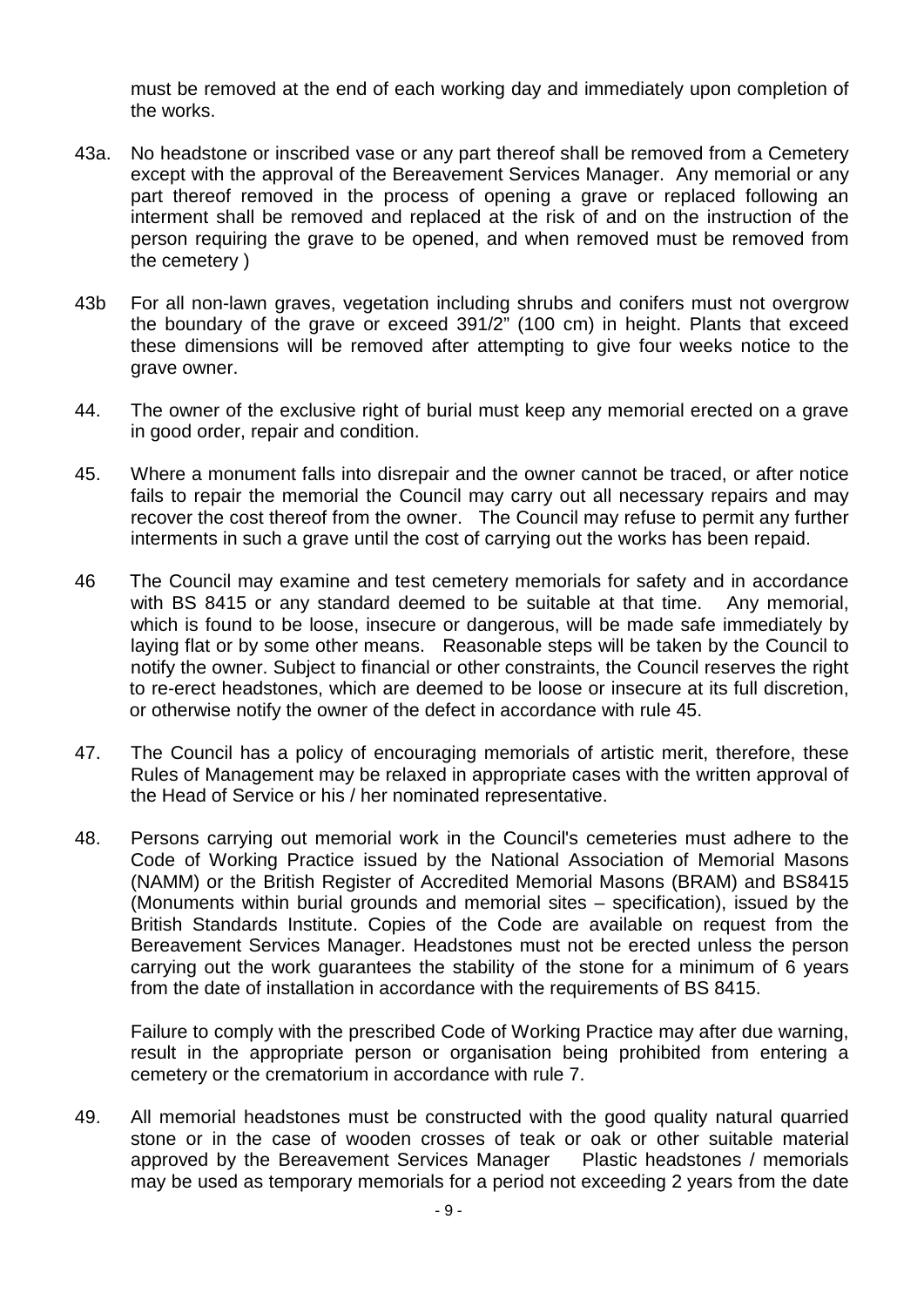of the first interment and with the prior written approval of the Bereavement Services Manager.

- 50. No memorial headstone or foundation will be permitted which :
	- i) exceeds 6 foot 6 inches (200cm) in height<br>ii) exceeds the width of the grave. or
	- ii) exceeds the width of the grave, or<br>iii) is less than 3 inches (7.5cm) thick
	- is less than  $3$  inches  $(7.5cm)$  thick
- 51. The section and number of the grave must be inscribed at the bottom left hand side of each memorial.
- 52. The name of the monumental mason may be inscribed at the bottom left hand side of the memorial provided that the lettering is not more than half an inch (15mm) in height.
- 53. Kerbstones are permitted Approved stonemasons may erect permanent kerbstones on traditional graves. The maximum size for kerbstones on adult traditional graves shall be 7 feet (210 cm) long by 3 feet (90 cm) wide. The approved sizes for children's graves is 3'6" length x 2'6" width (107 cm x 76cm).
- 54. For public graves where the right of burial has not been purchased, the Council may grant to the next of kin, the right to erect and maintain a flat plaque not exceeding 12 inches (30 cm) by 6 inches (15 cm) for a period of 30 years for the appropriate fee as specified in the schedule of fees.
- 55. Windmills, windchimes and artificial lighting are prohibited on graves in all cemeteries with the following exceptions below:-
	- (i) In the children's section of Acklam, Thorntree and Thorntree Roman Catholic Cemeteries, one windchime and one windmill not exceeding 15 inches (38cm) in height above the ground, will be allowed within the boundary of the grave.
	- (ii) One candle, positioned inside a lantern or one solar light will be allowed provided that the lantern is less than 15" (38cm) in height above the ground and is located on the grave in a safe and secure position. Candles may only be lit when the grave is attended and must be properly supervised at all times when lit. Lanterns containing glass (excluding the bulb for solar lights) are not permitted unless they have the approval of the Bereavement Services Manager before they are located on the grave. Lanterns must be maintained in good condition and any decorative features must be in keeping with a cemetery environment
	- (iii) One windmill not exceeding 15 inches (38 cm) in height above the ground will be allowed on the grave of a child under the age of 16 years old, in any part of a cemetery, provided that the windmill is so placed as not to impede grounds maintenance work, and with the prior written approval of the Bereavement Services Manager.
- 56. Soft toys or similar non audible memorials shall be allowed within the boundary of traditional graves provided that the appearance is, in the opinion of the Bereavement Services Manager or his or her representative, in keeping with a cemetery environment and the said memorial does not interfere with grounds maintenance. The Head of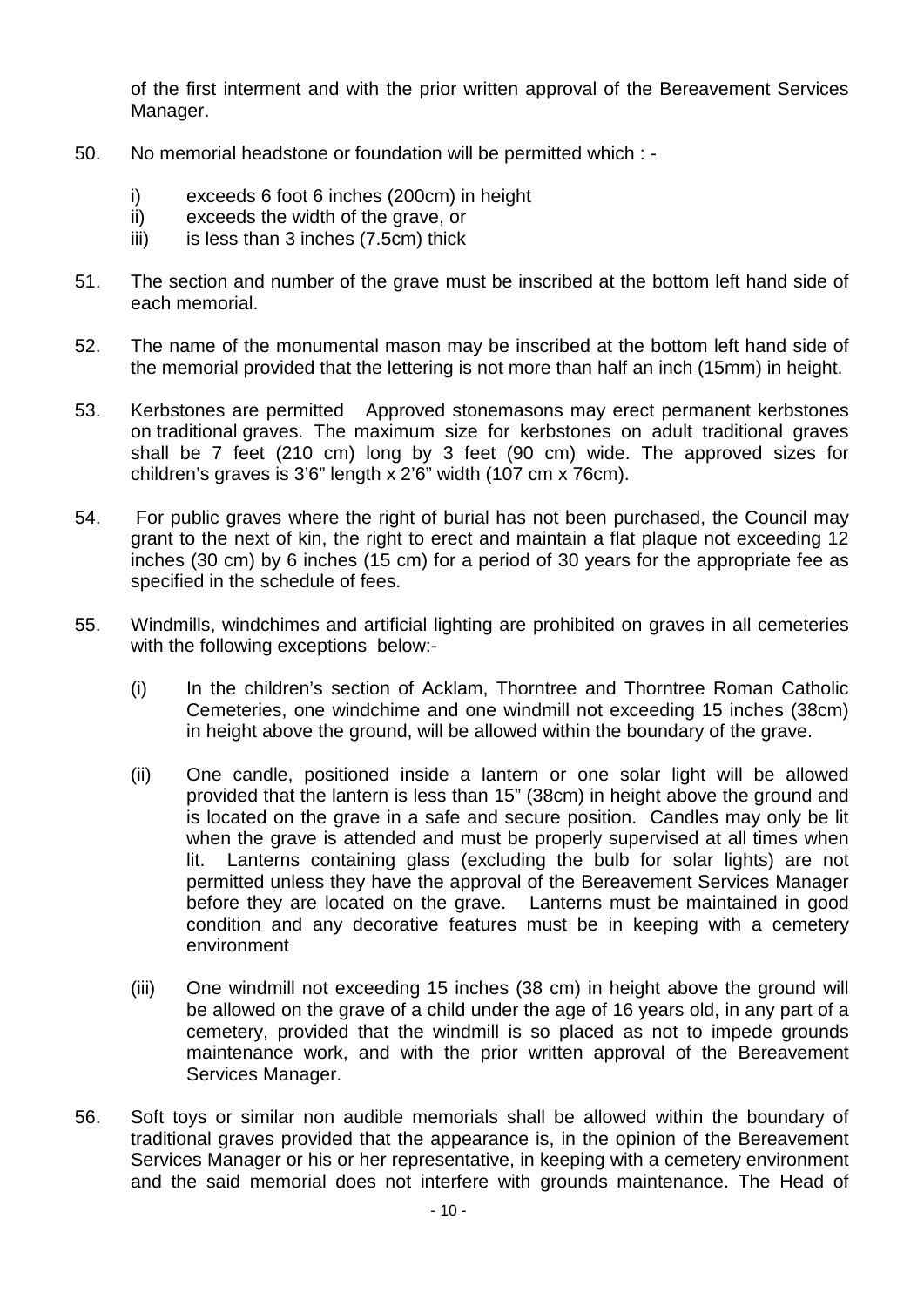Service or his / her nominated representative will determine appeals against any decision of the Bereavement Services Manager.

- 57. 'Scarecrow like' and 'ghost like' items and memorials are prohibited on all graves and in all common areas
- 58. Small items may be buried under the soil of a grave at the discretion of the Bereavement Services Manager subject to the written permission of the owner of the exclusive right of burial in the grave.

### **Temporary edgings round traditional graves.**

59. Temporary edgings round traditional graves shall be allowed subject to compliance with the current guidelines issued by the Bereavement Service Manager. All edgings must be level, secure and not exceed 7 feet (213 cm) long by 3 feet (91 cm) wide on adult sized graves. The approved dimensions for children's graves is 3'6" x 2'6" (107 cm x 76 cm) Temporary edgings must be constructed of approved materials in keeping with the cemetery environment. Plastic and wire edgings are not permitted. A Plastic and wire edgings are not permitted. A guidance leaflet on temporary edgings is available from the Cemeteries and crematorium Office.

### **Wooden Crosses**

- 60. All wooden crosses shall comply with the Council's approved design and specification, details of which may be obtained from the Cemeteries and Crematorium Office.
- 61. If at any time a wooden cross is replaced by a headstone, erected in accordance with these regulations, the price differential will be charged

### **Temporary vases**

- 62. Temporary vases may be placed on purchased graves without the approval of the Bereavement Services Manager subject to the following conditions:
	- a) On lawn graves the vase must be placed at the head of the grave *on or beside the headstone* so as not to impede grass cutting.
	- b) The vase together with any base or stand must not exceed 12 inches (30 cm) in any dimension.
	- c) The vase must not be made of glass or pottery as this could break and cause injury.
	- d) The vase must not bear any inscription
	- e) The vase is placed on the grave at the owner's risk and the Council will not be liable in the event of its loss or damage however caused.
- 63. Any temporary vase not complying with the above conditions may be treated as any other memorial for the purposes of these regulations and require formal approval.
- 64 The grave number may be marked on the base of any vase so that if it is displaced it can be replaced on the correct grave.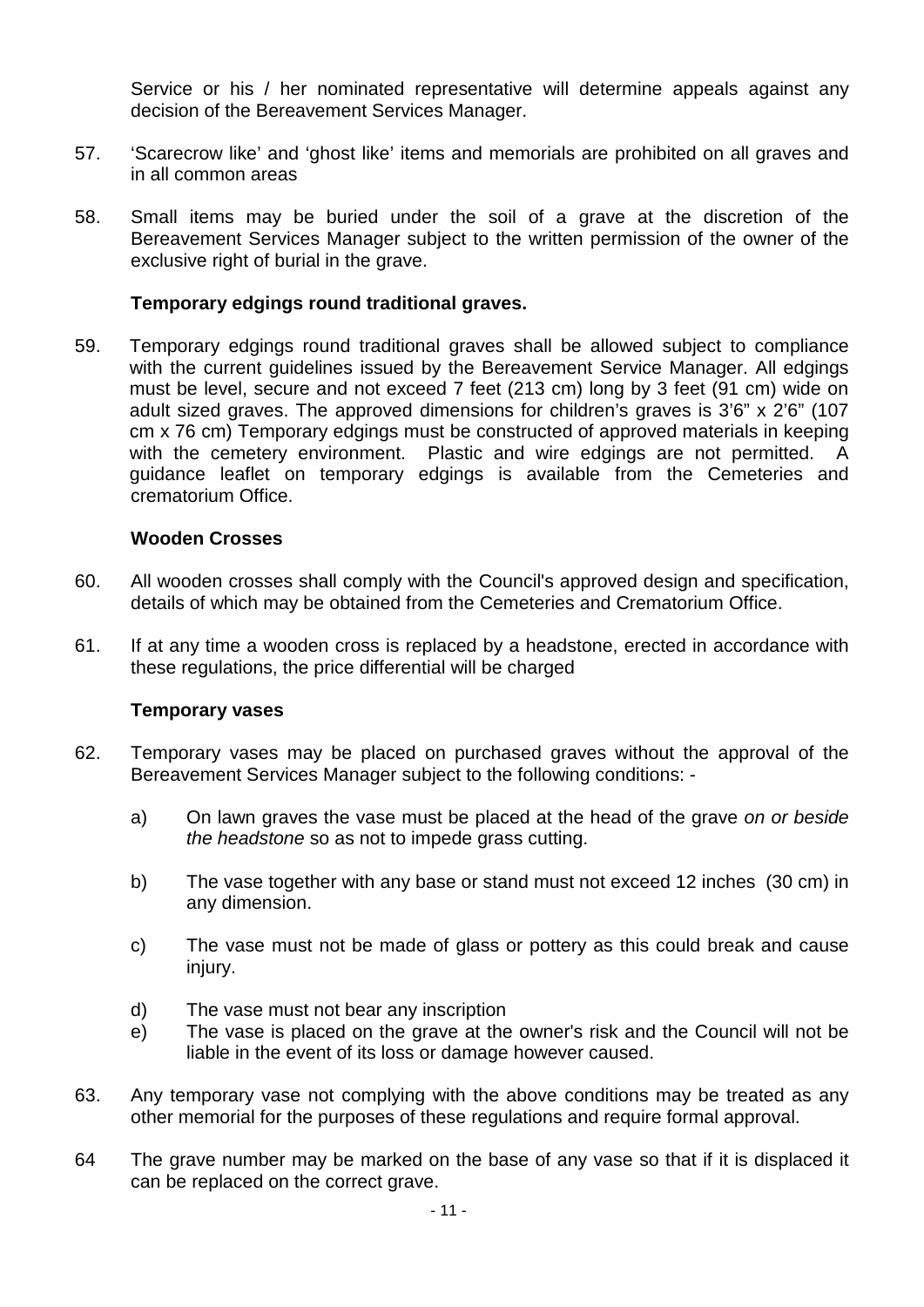65. Vases that do not meet these conditions may be removed without notice at the discretion of the Bereavement Services manager

## **Lawn Grave Memorials**

- 66. The base for any headstone memorial on a lawn grave must not exceed 12 inches (30cm) from front to back and must be fixed either:
	- a) onto the concrete strip supplied by the Council or
	- b) Where no strip is provided, on a properly prepared york stone flag or a precast reinforced concrete slab of similar colour, not exceeding 36 inches (91cm) by 15 inches (38 cm) and not less than 2 inches (5 cm) thick, the upper surface of which must be level with the surrounding ground.

Provided that, where two headstones are to be fixed on adjacent graves owned by the same person, the headstone base may be up to 84 inches (213 cm) wide fixed centrally across the two grave spaces as long as the base does not obstruct the erection of other headstones and grass cutting activities.

The headstone base may be up to 24 inches (61 cm) wide, from back to front, when one or two headstones are to be fixed on opposite graves in the central rose lane, but only when the two grave spaces are owned by the same person.

For the foundation slab materials other than yorkstone or concrete may be accepted if it can be shown that they have adequate strength.

- 67. All headstone memorials in Lawn Cemeteries must:
	- a) Not exceed 42 inches (107 cm) in height or width, and all headstones must be between 3 inches (7.5 cm) and 5 inches (12.5 cm) in thickness.
- 68. Where the only memorial on a lawn grave is permanent vase, bearing an inscription, it must be made from natural quarried stone or other suitable and approved material and not exceed 10 inches (25 cm), by 12 inches (30 cm), by 10 inches (25 cm) and be fixed to a base.

### **Renewal of Exclusive Rights of Burial**

- 69. When the period of exclusive right of burial in a grave has expired the Bereavement Services manager will take the following action:
	- a) Write a letter to the owner of the exclusive right of burial, or if the owner is deceased the next of kin, at the last known address informing him or her of the pending expiry of the exclusive right of burial and inviting him or her to renew it for such period and such fee as may be determined at the time.
	- b) If no reply is received from the owner or next of kin within two weeks, a notice will be placed on the cemetery notice board for a period of three months quoting all the relevant details as set out in the letter and an advert be placed in a local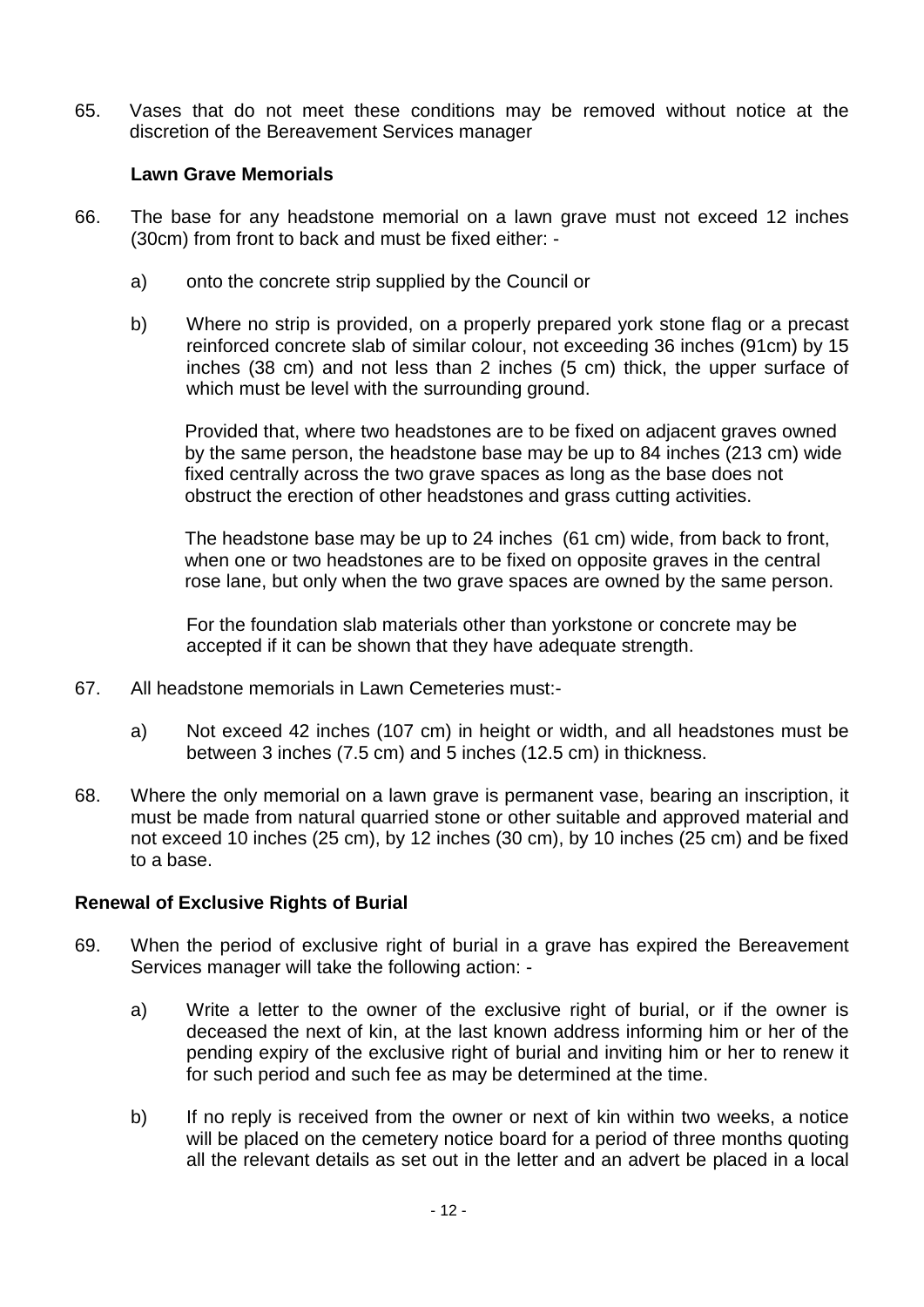evening newspaper for one day in two successive weeks giving the details as set out in the letter.

c) If no contact is received from the owner or the next of kin within a period of three months from the date of expiry of the exclusive right of burials, the Bereavement Services Manager will arrange for the removal and storage of any memorial on the grave for a period of six months after which it would be disposed of.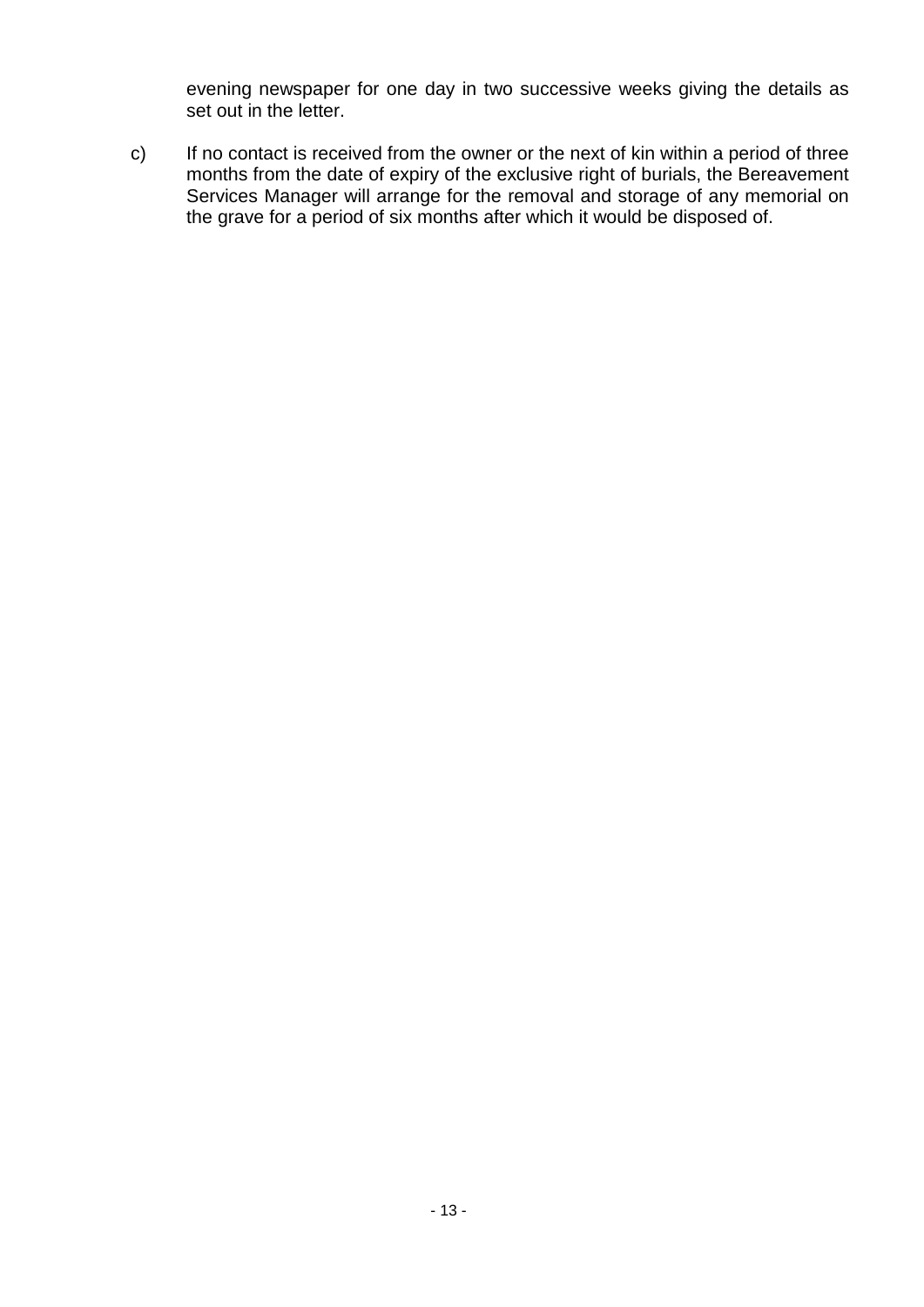# **REGULATIONS RELATING TO THE TEESSIDE CREMATORIUM**

## **Cremation arrangements**

- 70. The Council is a member of the Federation of British Cremation Authorities and adheres to the Code of Cremation Practice issued by the Federation. Copies of this Code can be obtained from the Cemeteries and Crematorium Office.
- 71. Cremation Services will take place on Mondays to Fridays and on Saturday mornings at such times that are determined by the Head of Service.
- 72. Notice of Cremation on the form prescribed by the Council together with the statutory prescribed medical forms and certificates must be delivered to the Cemeteries and Crematorium Office no later than 11.00am on the last working day preceding the date of cremation. Failure to fulfil these requirements may result in the cremation being postponed.
- 73. Sufficient bearers must be provided to convey the coffin from the hearse to the catafalque.
- 74. If due notice is given to the Bereavement Services Manager two representatives of the deceased may witness the placing of the coffin into the cremation chamber. No inspection of the actual cremation process is allowed.

# **Coffins**

75. The construction and contents of any coffin for cremation must comply with the specification set out in the leaflet "Instructions for funeral directors" to comply with legal requirements including provisions in The Pollution, Prevention & Control regulations 2000 Environmental Protection Act 1990.

Cremated remains are not permitted to be placed within a coffin that is to be cremated.

A copy of the leaflet is available on request.

76. The standard maximum external dimensions of a coffin for cremation are 28inches (81 cms) wide, 22 inches (66 cms) deep and 84 inches (213 cms) long,

Any coffin exceeding these sizes must be notified to the Bereavement Services Manager and may not be accepted for cremation

Including fittings and adornments, the **maximum** size of coffin, allowable for services are as follows:

St Hilda's: 40" wide including handles, 26" deep, and 86" long (101 cm x 66 cm x 218 cm)

St Bede's: 32" wide including handles, 26" deep, and 86" long (81 cm x 55 cm x 218 cm)

77. All cremations will be carried out separately. An exception will only be permitted in appropriate cases which have been approved in writing by the Bereavement Services Manager or his / her representative, for example a mother and baby, baby twins and foetal remains.